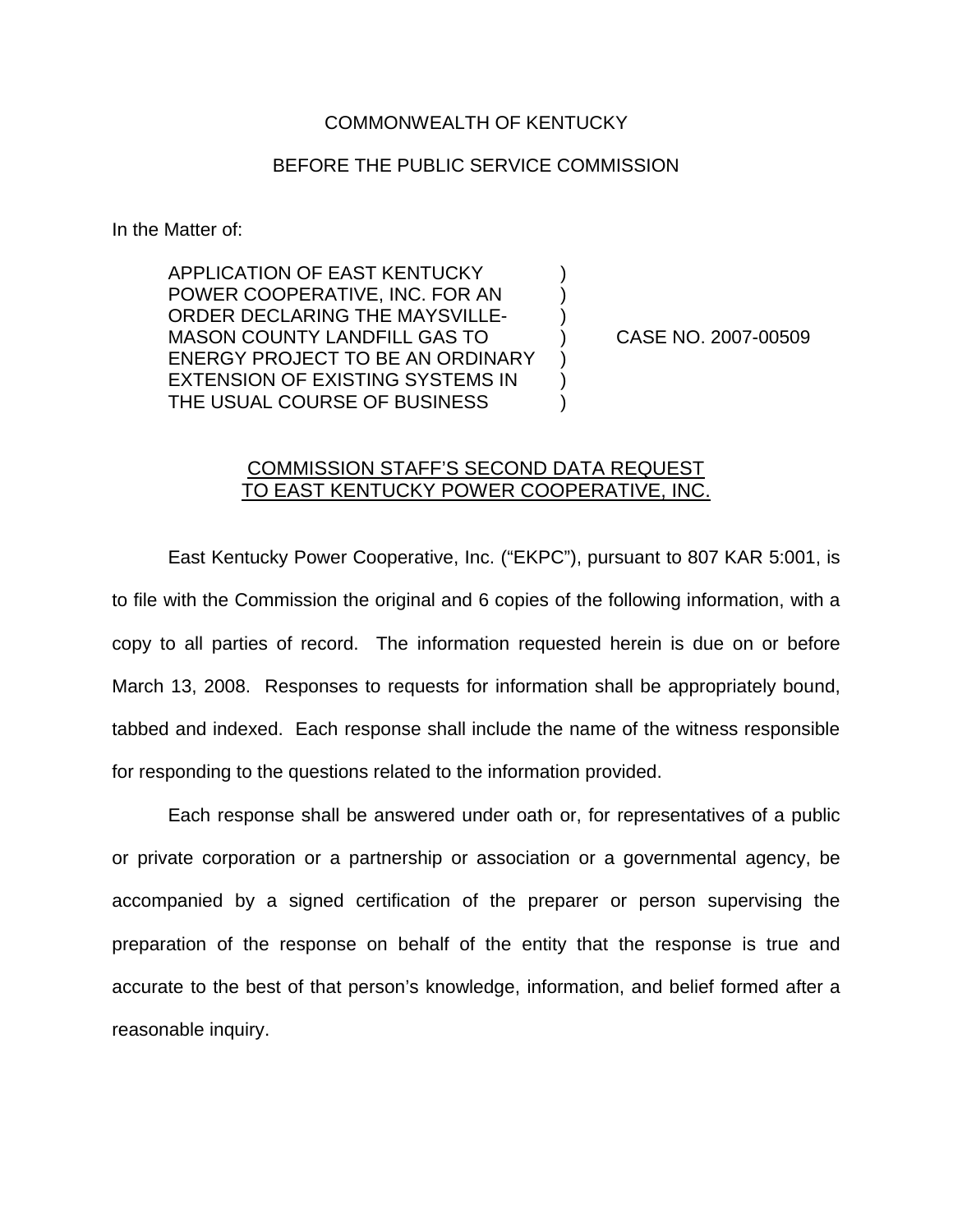EKPC shall make timely amendment to any prior responses if it obtains information which indicates that the response was incorrect when made or, though correct when made, is now incorrect in any material respect. For any requests to which EKPC fails or refuses to furnish all or part of the requested information, EKPC shall provide a written explanation of the specific grounds for its failure to completely and precisely respond.

Careful attention should be given to copied material to ensure that it is legible. When the requested information has been previously provided in this proceeding in the requested format, reference may be made to the specific location of that information in responding to this request. When applicable, the requested information shall be separately provided for total company operations and jurisdictional operations.

1. Refer to the response to Item 1(b) of Commission Staff's first data request, which compares the generating equipment EKPC proposes for the Maysville-Mason County Landfill ("Maysville-Mason") project to the equipment installed at its Laurel Ridge Landfill operation. Has the equipment proposed for the Maysville-Mason project been installed at any of EKPC's other existing landfill generating sites? If yes, identify those generating sites.

2. Refer to the response to Item 3 of Commission Staff's first data request, which identifies, by year, the actual availability factors for each of EKPC's existing landfill units since the unit became operational. Given the actual availability factors achieved to date, explain why EKPC continues to assume an availability factor of 95 percent for proposed units, such as the Maysville-Mason project.